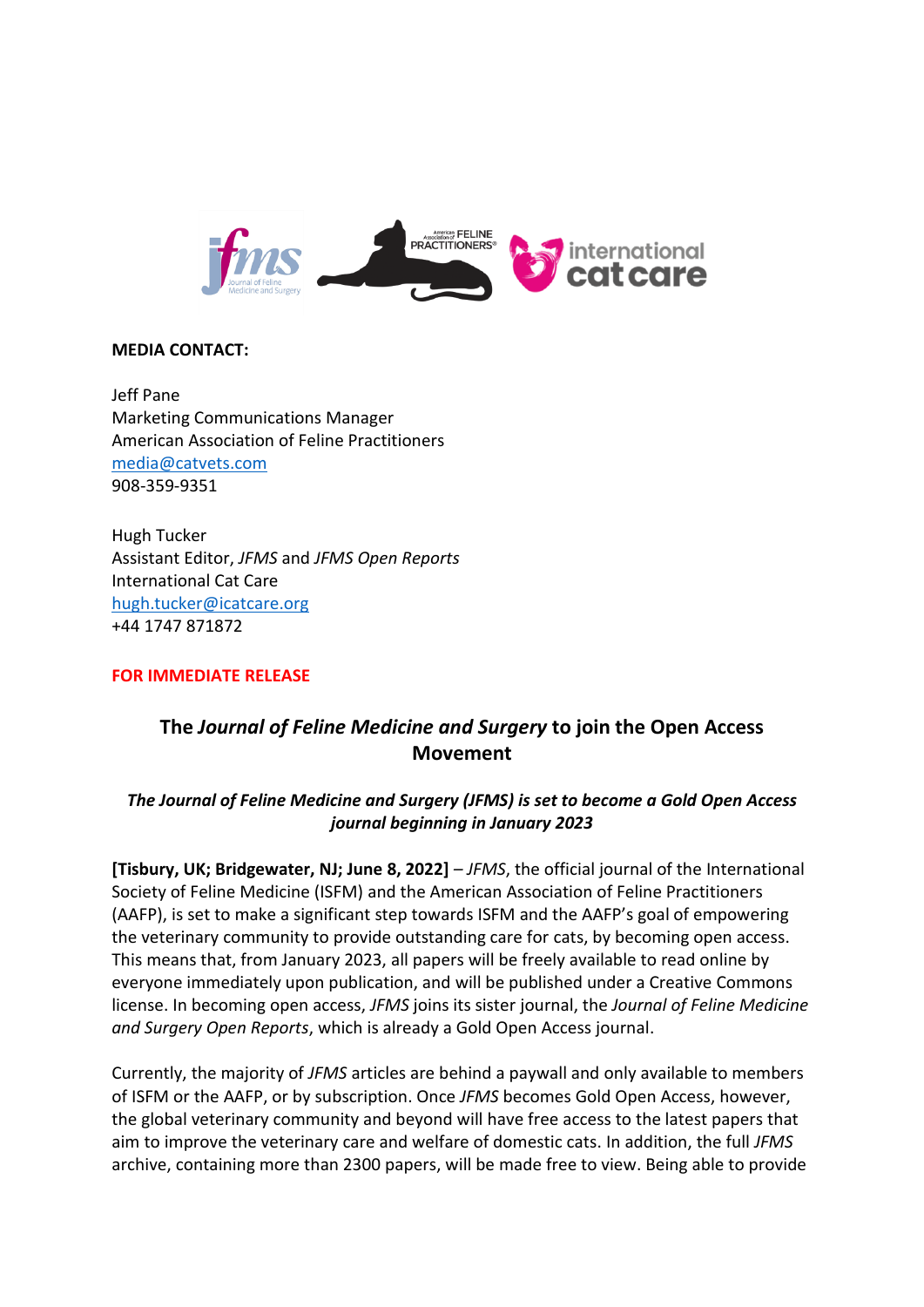high-quality peer-reviewed information to a much wider audience has been the driving force behind the move to make *JFMS* open access.



Heather O'Steen, CEO of the AAFP, states: "The AAFP is enthusiastic and eager for more veterinary professionals to receive access to the leading publication for feline scientific and veterinary research, helping to advance the standards of feline medicine worldwide."

*Heather O'Steen, CEO of the AAFP*



*Claire Bessant, Chief Executive of International Cat Care*

Claire Bessant, Chief Executive of International Cat Care, the parent charity of ISFM, comments: "It will be so wonderful to make this vast resource of information available to all veterinary professionals who see cats. Making *JFMS* open access will contribute hugely to International Cat Care's mission of enabling more people to act in a cat friendly way to improve cat welfare. We know that veterinary training in feline medicine and surgery is sometimes not a priority, yet cats are becoming more popular as pets worldwide and owners want good veterinary care for their pets. We are all continually learning about cats and being able to share *JFMS* more widely is very exciting."

While there are changes to the way *JFMS* is published, the commitment to publish to exceptional standards remains unchanged. The same rigorous review process will be in place, and the AAFP and ISFM will continue to make a significant investment in maintaining a dedicated editorial team to ensure the highest possible quality of published papers.

The AAFP and ISFM will, in addition, continue to invest in the production of the popular and reader-friendly Clinical Review articles, which will also be published open access from 2023. These articles will form the basis of the AAFP and ISFM's new monthly 'Clinical Spotlight' feature, which will include resources exclusively for the AAFP and ISFM Members, such as podcasts, videos, and/or interviews that take a deeper dive into the topic with the author. The AAFP and ISFM are excited to also have other new resources for their members; for example, monthly emails that summarize the most clinically relevant and useful latest research for veterinarians who have limited time to keep up to date.

As is typical for open access journals, the cost of publication will no longer lie with the reader, but instead with the author. The AAFP, ISFM, and *JFMS*'s publisher, SAGE, however, endeavour to set the article processing charge (APC – the fee paid on acceptance of an article) at a rate that remains competitive, and additionally, for the 12 months after the introduction of the APC on July 4, 2022, there will be a discounted rate of \$900 USD.